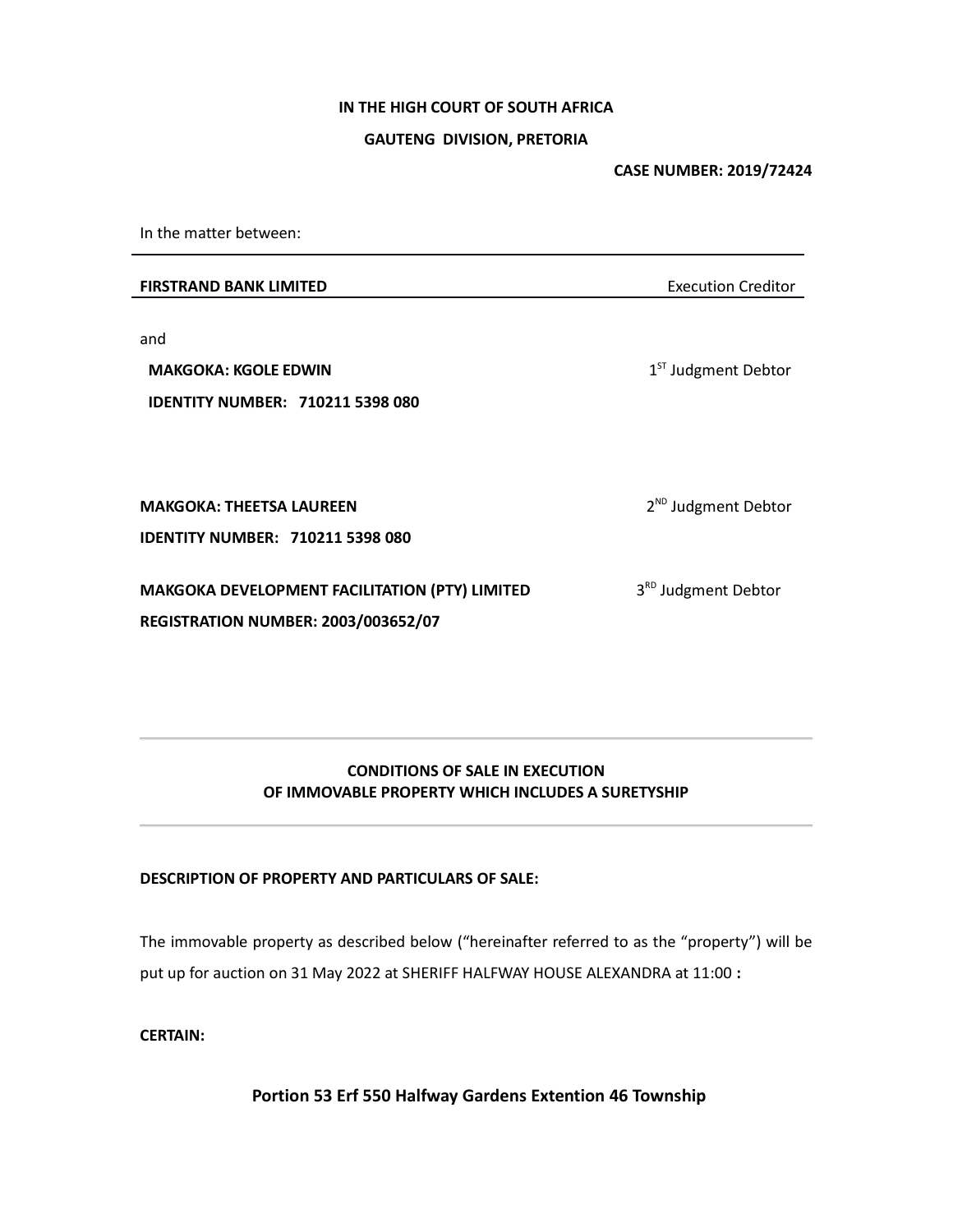Registration Division J.R

The Province of Gauteng

Measuring 468 (four hundred and sixty eight) square metres

Held by deed of transfer T62897/2017

subject to the conditions therein contained and more especially subject to the conditions imposed in favour of the Summit Place Homeowners Association NPC (Registration Number: 1996/01069/08)

Subject to all the terms and conditions contained therein.

Which bears the physical address: 53 Honeybee, Summit Place Estate, Cnr 5th Road and Harry Galaun Drive, Halfway Gardens Extension 46, Midrand.

The following information is furnished in respect of the improvements, though in this respect, nothing is guaranteed:

THE PROPERTY IS ZONED: RESIDENTIAL

and consists of : Entrance Hall, Lounge, Family Room, Dining Room, Kitchen, 4 Bedrooms, 2 Bathrooms, 2 Showers, 3 WC's, 2 Out Garages, Covered Patio

THE NATURE, EXTENT, CONDITION AND EXISTENCE OF THE IMPROVEMENTS ARE NOT GUARANTEED AND / OR WARRANTY IS GIVEN IN RESPECT THEREOF AND ARE SOLD "VOETSTOOTS"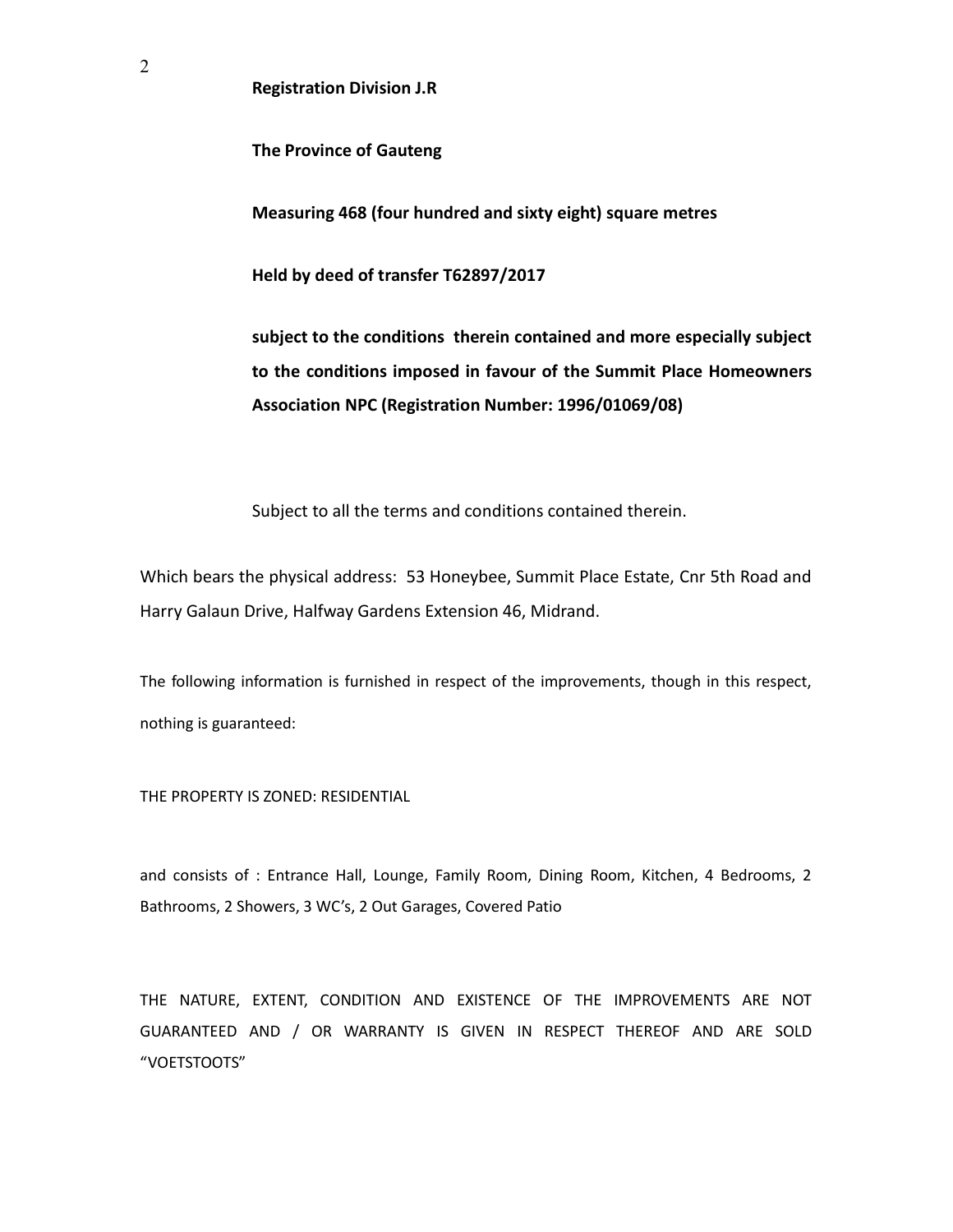#### THE SALE SHALL BE CONDUCTED ON THE FOLLOWING CONDITIONS:-

#### 1. THE SALE

- 1.1. The sale shall be conducted in accordance with the provisions of Rule 46 and Rule 46A, of the Uniform Rules of the Superior Courts Act, No. 10 of 2013, as well as the provisions of the Consumer Protection Act, No. 68 of 2008, the regulations promulgated thereunder and the "Rules of Auction", and all other applicable law.
- 1.2. The headings to the clauses are for the purposes of convenience and reference only, and shall not be used in the interpretation of, nor modify, nor amplify the conditions of this sale nor any clause. In these conditions, unless a contrary intention clearly appears, words importing any one gender shall include the other two genders, the singular includes the plural and vice versa, and natural persons include created entities (corporate or otherwise) and vice versa.

## 2. MANNER OF SALE

- 2.1. The property shall be sold by the sheriff Halfway House Alexandra on 31 May 2022 at 11:00 subject to a reserve price of R1,282,445.22
- 2.2. If the sale is subject to a reserve price then should the highest bid be less than the reserve price, the highest bid will be provisionally accepted subject to the purchaser complying will clauses 3.1, 4.1 and 5.1; and confirmation by the court. Should the sale not be confirmed by the court all amounts paid by the highest bidder will be refunded.
- 2.3. The sale shall be for South African Rands and no bid of less than R1000.00 (one thousand rands) shall be accepted.
- 2.4. The execution creditor shall be entitled to cancel the sale at any stage before the bidding starts.
- 2.5. If any dispute arises about any bid the property may again be put up for auction.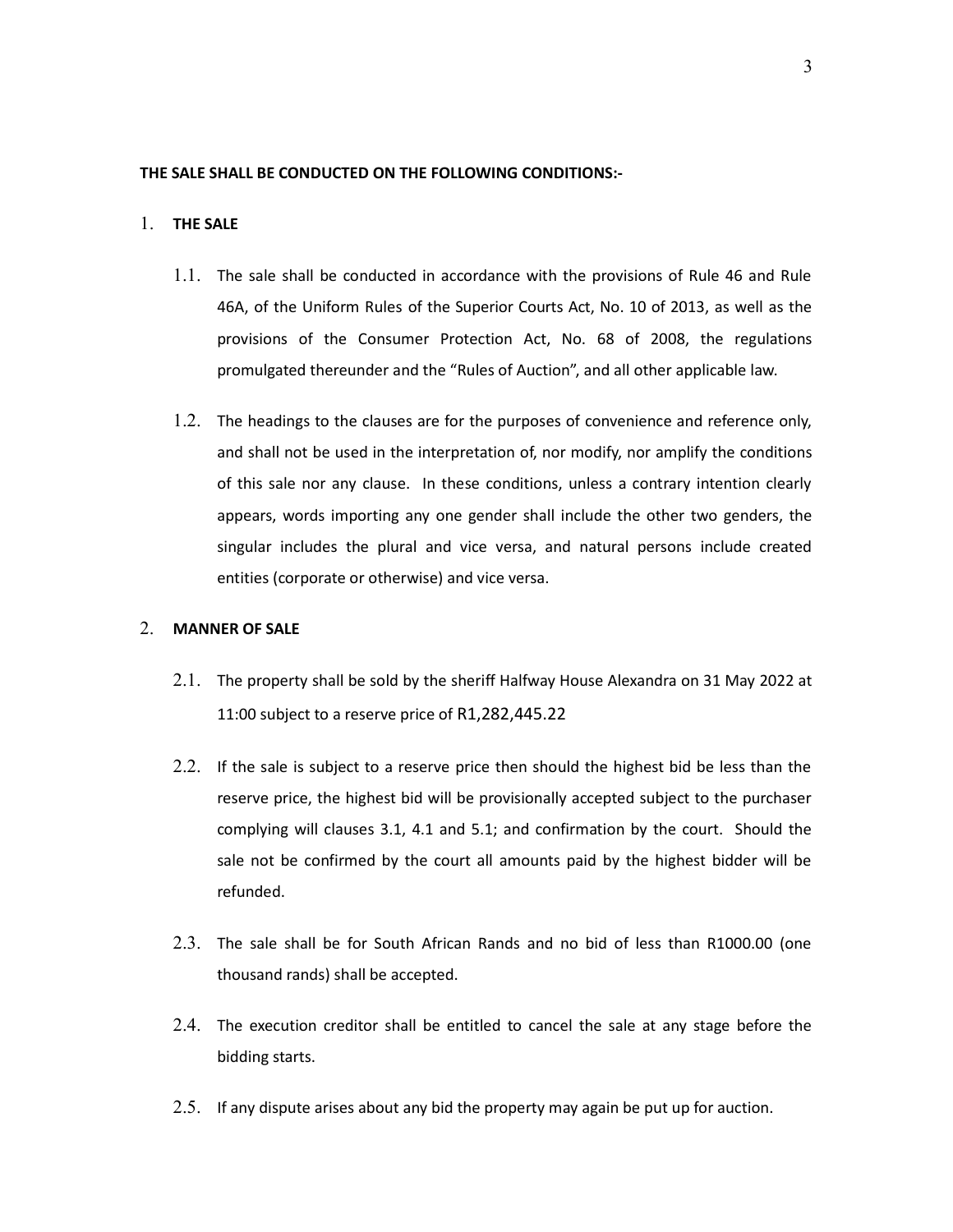- 2.6. If the sheriff makes any mistake in selling, such mistake shall not be binding on any of the parties, but may be rectified.
- 2.7. If the sheriff suspects that a bidder is unable to pay either the deposit or the balance of the purchase price referred to in clause 4, the sheriff may refuse to accept the bid of such bidder. All bids will be accepted provisionally until the bidder satisfies the sheriff that such bidder is able to pay the deposit and the sheriff's commission.
- 2.8. On the refusal of a bid under circumstances referred to in clause 2.7, the property may immediately be put up for auction again.

## 3. SIGNING AND CAPACITY

- 3.1. The purchaser shall, as soon as possible after the sale, and immediately on being requested by the sheriff, sign these conditions of sale.
- 3.2. If the purchaser purchases in a representative capacity, the purchaser shall disclose the name of the principal or person on whose behalf the property is being purchased.
- 3.3. The purchaser shall not be entitled to nominate a third party to obtain transfer of the property in his/her/its stead. This clause may not be overruled by adding the words "or nominee" or similar wording to the signature of the purchaser or anywhere else.

## 4. PAYMENT OF PURCHASE PRICE

- 4.1. The purchaser shall pay to the sheriff a deposit of 10 % of the purchase price in cash, by bank guaranteed cheque or by way of an electronic funds transfer, immediately on the fall of the hammer or in any customary manner, and provide proof thereof to the satisfaction of the sheriff.
- 4.2. The deposit will be deposited immediately by the sheriff into a trust account held in terms of Section 22 of the Sheriffs Act 90 of 1986.
- 4.3. The balance shall be paid against transfer and shall be secured by a guarantee issued by a financial institution approved by the execution creditor or its attorney, and shall be furnished to the sheriff within 21 days after the date of sale or after the date of confirmation of the sale by the court. Should the purchaser fail to furnish the sheriff with a bank guarantee or fail to pay the balance of the purchase price to the sheriff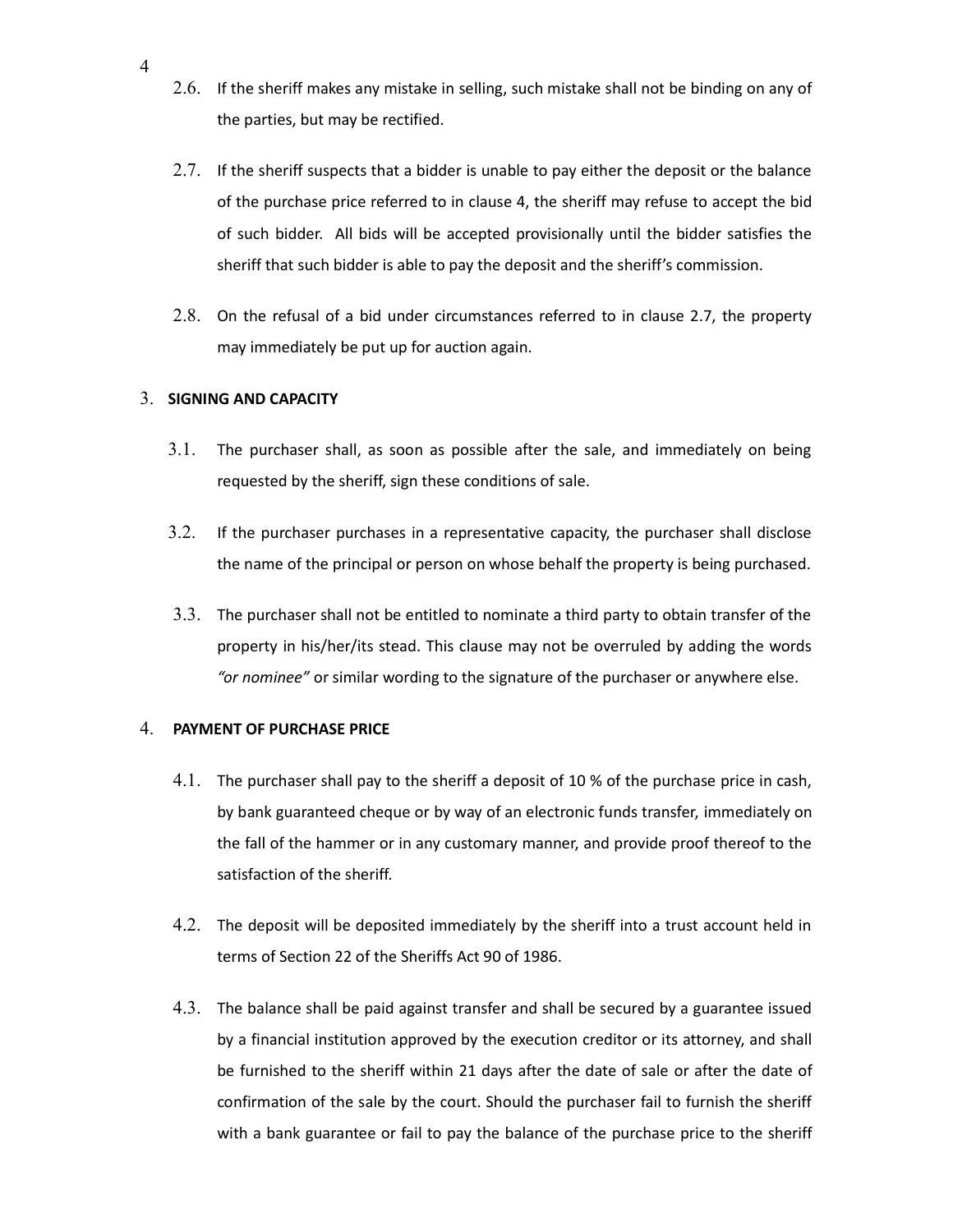within the stipulated time period, the sheriff may in his/her sole discretion grant the purchaser a 5 day extension within which to provide the required bank guarantee or make such payment.

4.4. In the event that the purchaser being the execution creditor who is also a consumer exempted in terms of Section 5(2)(b) of the Consumer Protection Act, 68 of 2008, the execution creditor shall not be required to make any deposit nor furnish a guarantee as provided for in terms of 4.1 and 4.3, except insofar as the purchase price may exceed the total amount as set out in the warrant of execution. The difference between the purchase price and the total amount as set out in the warrant of execution, is to be paid or secured to the sheriff within 21 days from the date of sale, without demand. Such execution creditor shall at the date of registration of transfer provide the sheriff with satisfactory proof that the judgment debtor's account has been credited accordingly.

#### 5. SHERIFF'S COMMISSION

- 5.1. The purchaser shall immediately on demand pay the sheriff's commission calculated as follows:
- 5.1.1. 6% on the first R100 000.00, and
- 5.1.2. 3.5% on R100 001.00 to R400 000.00, and
- 5.1.3. 1.5% on the balance of the proceeds of the sale,

subject to a maximum commission of R40 000.00, plus VAT, in total and a minimum of R3 000.00, plus VAT, (inclusive in all instances of the sheriff's bank charges and other expenses incurred in paying the proceeds into his or her trust account).

#### 6. FURTHER COSTS AND CHARGES

6.1. The purchaser shall be liable for and pay, within 10 days of being requested to do so by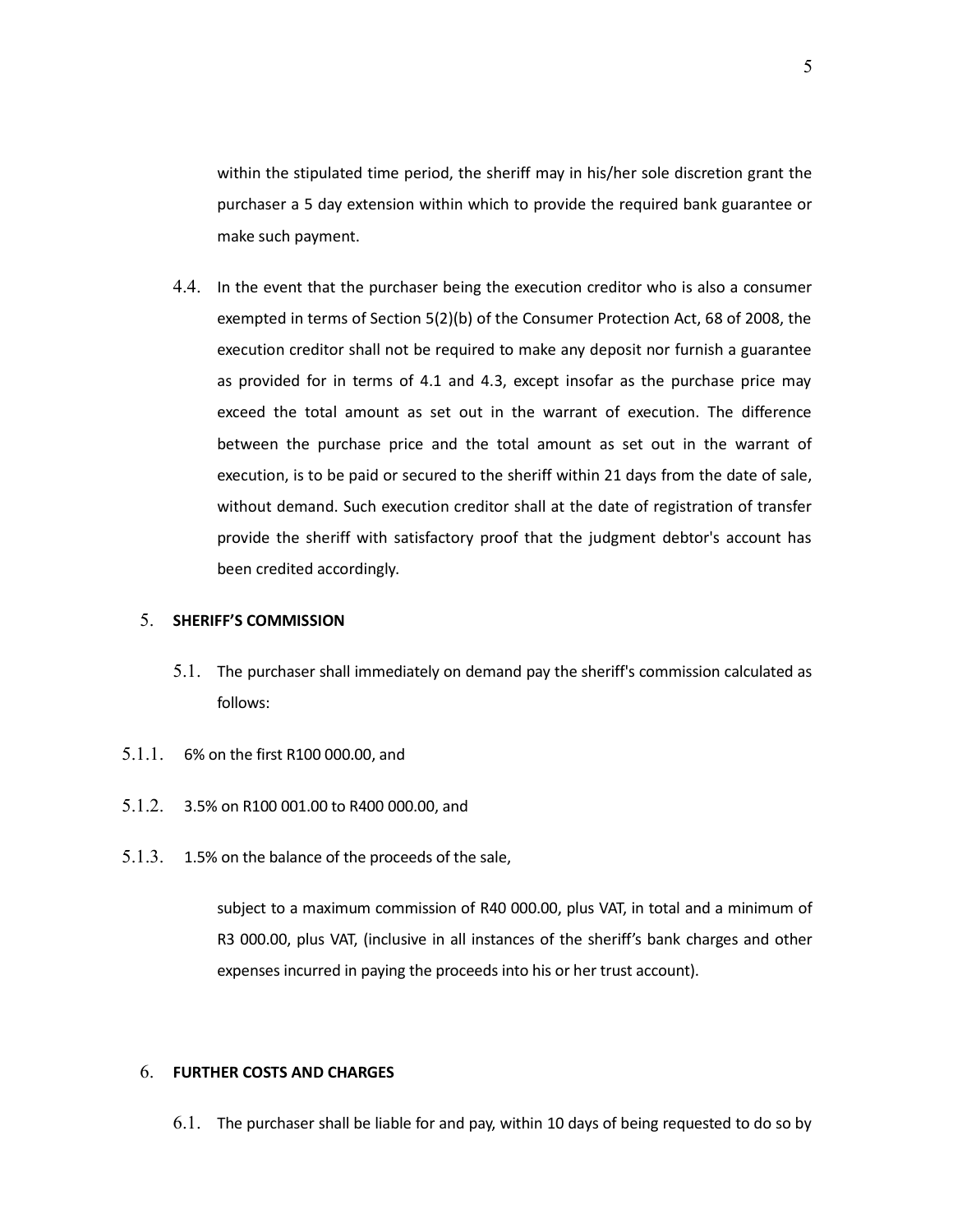the appointed conveyancer, the following:

- 6.1.1. All amounts due to the municipality servicing the property, in terms of section 118(1) of the Local Government Municipal Systems Act, 2000 (Act No. 32 of 2000), for municipal service fees, surcharges on fees, property rates and other municipal taxes, levies and duties that may be due to a municipality;
- 6.1.2. Where applicable, all levies due to a body corporate in terms of the Sectional Titles Act, 1986 (Act No. 95 of 1986) or amounts due to a home owners or other association which renders services to the property; and
- 6.1.3. The costs of transfer, including conveyancing fees, transfer duty or VAT, Deeds Office levies and any other amount necessary for the passing of transfer to the purchaser.
- 6.2. The purchaser is hereby informed of the following charges:
	- 6.2.1. All amounts due to the municipality in terms of section 118(1) of the Local Government Municipal Systems Act, Act 32 of 2000, estimated at R15,941.95 as at 4 March 2021 – UPDATED FIGURES TO BE FURNISHED
	- 6.2.2. Arrears charges payable in terms of the Sectional Titles Act, Act 95 of 1996, estimated at R4,040.00 as at 28 February 2021 - UPDATED FIGURES TO BE FURNISHED
- 6.3. The purchaser notes that the amounts indicated by the sheriff as owing in respect of clause 6.2 are estimates only. Neither the sheriff nor the execution creditor warrant the accuracy of these estimates. The purchaser shall not be able to avoid his/her/its obligations hereunder, nor will the purchaser have any claims against the sheriff or the execution creditor, arising out of the fact that the amounts actually owing in terms of clause 6.2 are greater than the estimated charges as stated by the sheriff. The actual amounts owing in respect thereof must be paid by the purchaser in terms of clause 6.2.

## 7. FICA AND SIGNING OF TRANSFER DOCUMENTATION

7.1. The purchaser shall within 5 days of being requested to do so by the conveyancer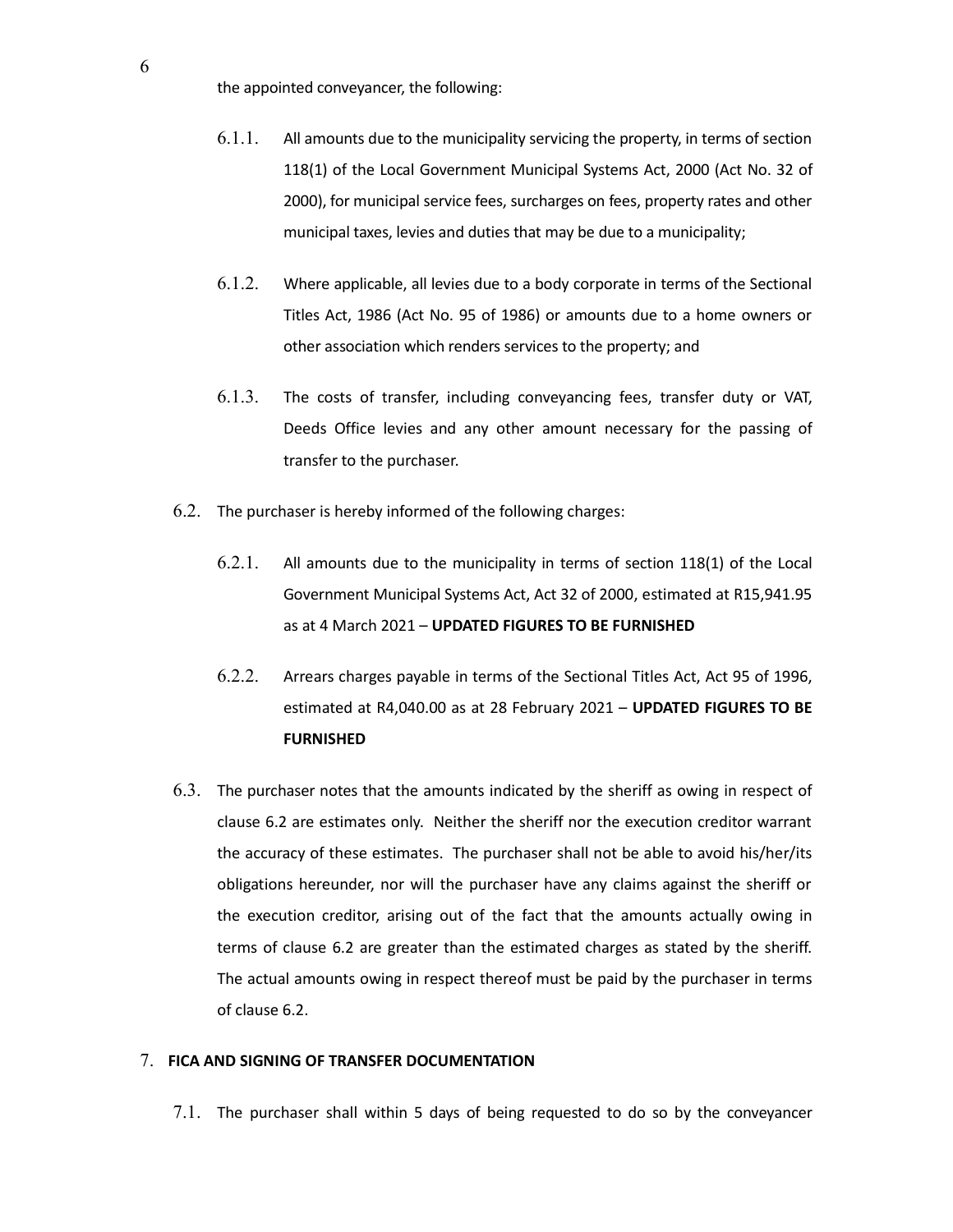furnish the conveyancer with all information and documents necessary to enable him or her to comply with the Financial Intelligence Centre Act, 2001 (Act No. 38 of 2001) and draft all necessary documentation.

7.2. Further, the purchaser shall within 5 days of being requested to do so by the conveyancer sign all necessary documentation in order for the conveyancer to attend to the registration of transfer of the property.

#### 8. COMPLIANCE CERTIFCATES

- 8.1. The purchaser shall at his/her own cost obtain a valid electrical installations certificate of compliance and test report, in the prescribed form, as required in the Electrical Installation Regulations, 2009 and an electric fence system certificate of compliance in the prescribed form as required in the Electrical Machinery Regulations, 2011 issued in terms of the Occupational Health and Safety Act, 1993. The purchaser agrees that this undertaking relieves the sheriff and the execution creditor from any duty that may be imposed upon either or both of them in terms of Section 10 of the Occupational Health and Safety Act, 1993. The purchaser accordingly agrees that there is no obligation on the sheriff or execution creditor to furnish the said electrical installations certificate of compliance and test report.
- 8.2. If required, the purchaser shall at his/her/its own cost obtain a valid Entomologist's certificate.
- 8.3. If required, the purchaser shall at his/her/its own cost obtain a valid gas installation and plumbing certificate of compliance and test report.

## 9. POSSESSION, RISK AND OCCUPATION

9.1. The property may be taken possession of after signature of the conditions of sale, payment of the deposit and upon the balance of the purchase price being secured in terms of clause 4;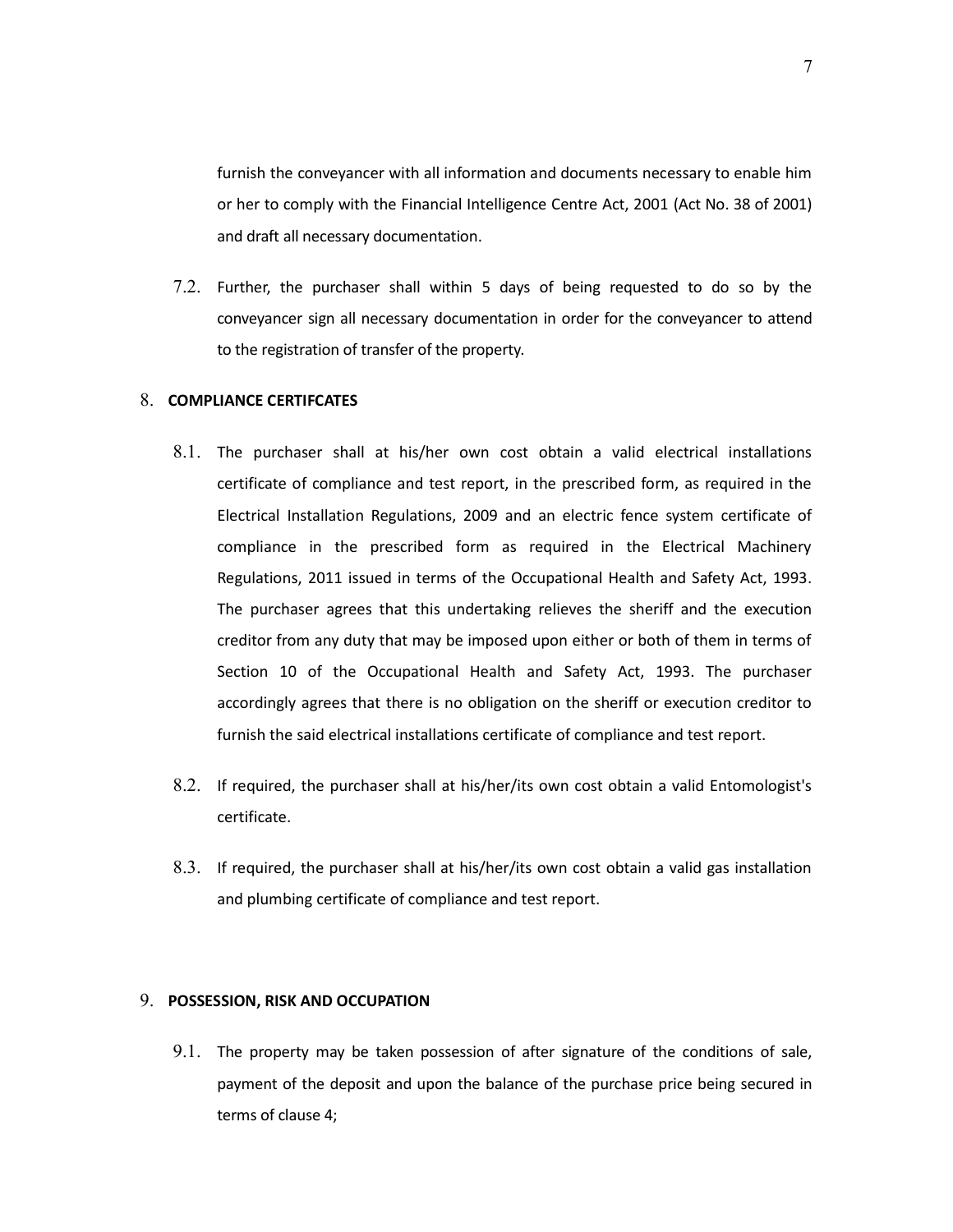9.2. Should the purchaser receive possession of the property, the purchaser shall be liable for occupational rental at the rate of 1% of the purchase price per month. Pro-rata occupational rental shall be payable by the purchaser on the date of possession and thereafter monthly on or before the  $1<sup>st</sup>$  of each month until date of registration of transfer. The purchaser shall pay the occupational rental on due date into the following account:

Name: KGOLE EDWIN MAKGOKA & THEETSA LAUREEN MAKGOKA Bank: FIRST NATIONAL BANK LIMITED Account number: 3-000-014-814-387 Branch: FNB HOME LOAN

- 9.3. Upon the purchaser taking possession, the property shall be at the risk and profit of the purchaser;
- 9.4. The execution creditor and the sheriff give no warranty that the purchaser shall be able to obtain personal and/or vacant occupation of the property or that the property is unoccupied;
- 9.5. The purchaser shall be solely responsible for ejecting any person or other occupier claiming occupation, including a tenant, at the purchaser's cost. No obligation to do so shall vest in the sheriff and/or the execution creditor.

#### 10. TRANSFER AND LIABILITY FOR DELAY

- 10.1. The purchaser shall be entitled to obtain transfer forthwith upon payment of the whole purchase price and compliance with clauses 5 and 6 and, if applicable, clause 9(2), alternatively transfer shall be passed only after the purchaser has complied with the provisions of clauses 4, 5 and 6 and, if applicable, clause 9(2).
- 10.2. If the transfer is delayed by the purchaser, due to the purchaser failing to comply with clauses 4, 5 and 6 and, if applicable, clause 9(2) within the stipulated time frames, the purchaser shall be liable for interest at the rate of 10.65 % nominal per annum compounded daily, on the purchase price, as from the date of the delay.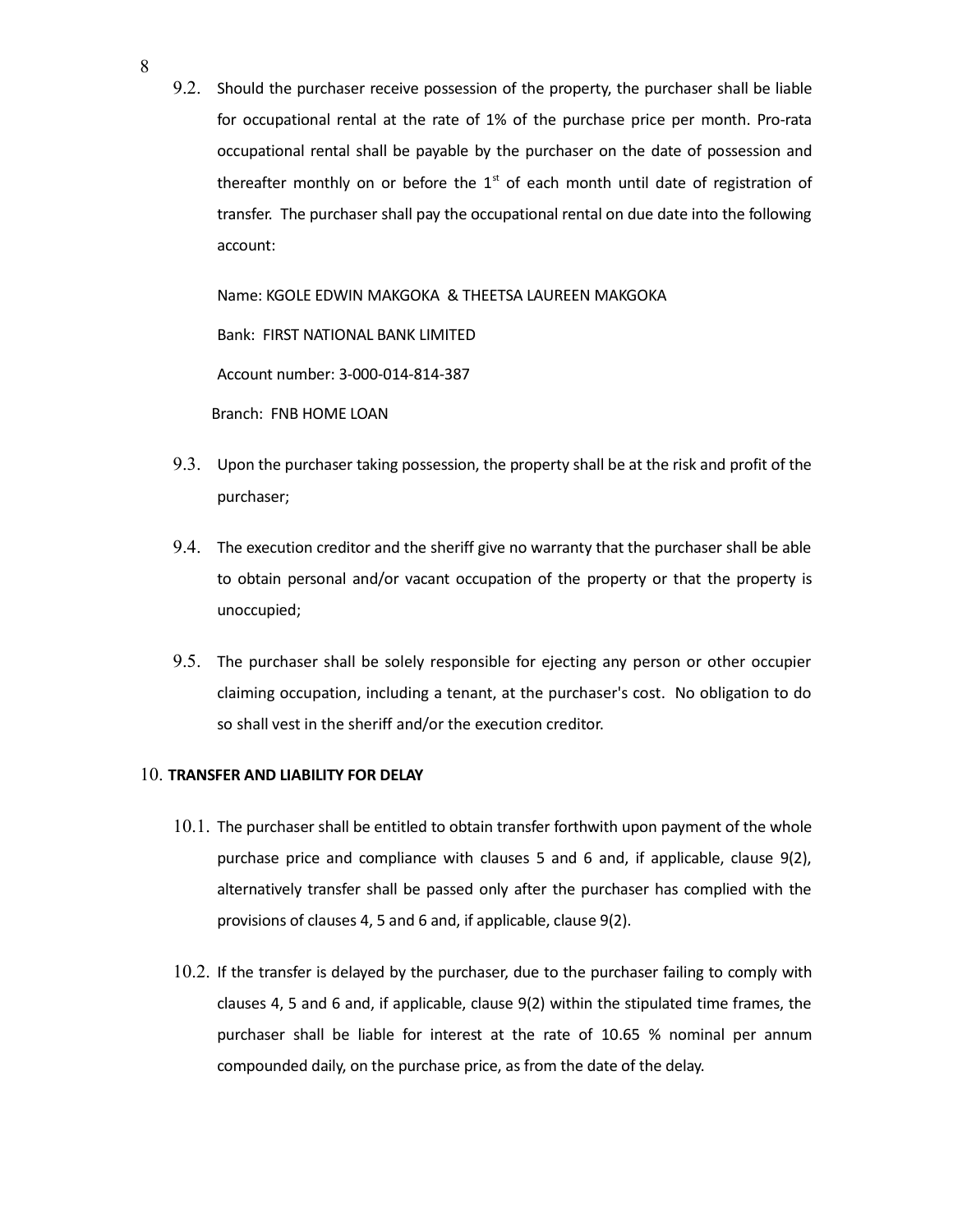#### 11. INSURANCE

- 11.1. The sheriff may demand that any improvements to the property sold shall be immediately insured by the purchaser for their full value, proof of insurance given to the sheriff and such insurance policy kept in force until transfer is registered; and
- 11.2. Should the purchaser fail to comply with the obligations as set out in clause 11.1 the sheriff may effect the necessary insurance, on behalf of the purchaser, the cost of which insurance shall be for the purchaser's account.

#### 12. TITLE DEED, SERVITUDES AND CONDITIONS OF ESTABLISHMENT

- 12.1. The property is sold as represented by the Title Deeds and diagram or sectional plan and the sheriff is not liable for any deficiency that may be found to exist. The property is sold as it stands (voetstoots) and without warranty or representation and also subject to all servitudes and conditions specified in the Deed of Transfer, including any real rights reserved in favour of a developer or body corporate in terms of Section 25 of the Sectional Titles Act, No. 95 of 1986. Notwithstanding anything to the contrary hereinbefore contained, the property is sold free from any title conditions pertaining to the reservation of personal servitudes in favour of third parties and in respect of which servitudes preference has been waived by the holder thereof in favour of the execution creditor.
- 12.2. The sheriff and the execution creditor shall not be obliged to point out any boundaries, beacons or pegs in respect of the property hereby sold.
- 12.3. The sheriff and the execution creditor shall not be liable for any deficiency that may be found to exist in the property.

## 13. CONVEYANCER

13.1. The execution creditor shall appoint the conveyancer to effect transfer of the property to the purchaser. Provided that the sheriff shall be entitled to appoint a new conveyancer should the conveyancer appointed by the execution creditor not proceed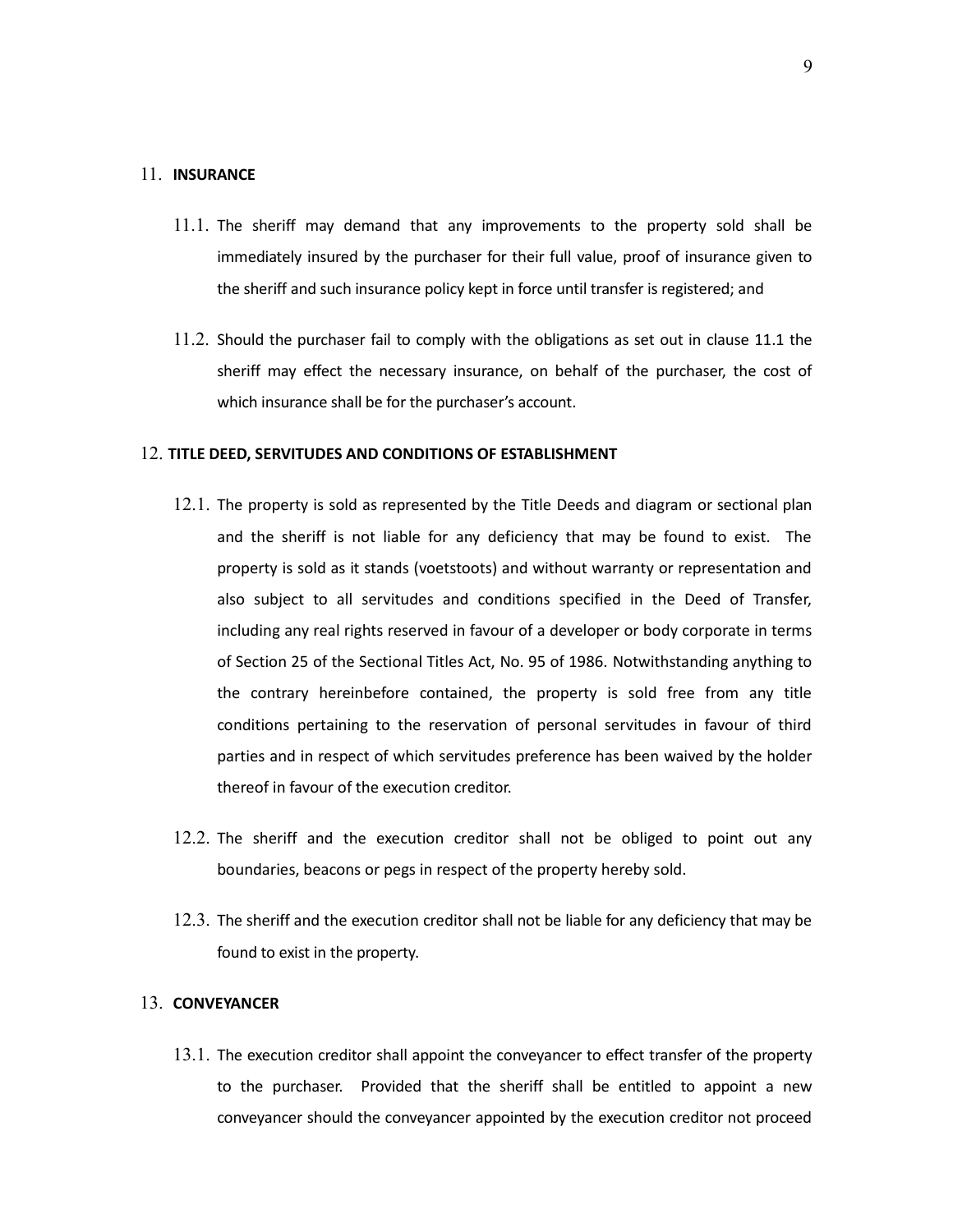timeously or satisfactorily with the transfer.

13.2. The conveyancer's details are as follows:

| 13.2.1. Name: |                       |        | <b>IVAN TSHINANGWE</b>  |  |  |  |  |
|---------------|-----------------------|--------|-------------------------|--|--|--|--|
|               | 13.2.2. Name of firm: |        | VAN HULSTEYNS ATTORNEYS |  |  |  |  |
| 13.2.3. Tel:  |                       |        | 011 523 5300            |  |  |  |  |
| 13.2.4.       |                       | Email: | ivan@vhlaw.co.za        |  |  |  |  |

## 14. SALE SUBJECT TO EXISTING RIGHTS

- 14.1. Where the Property is subject to a lease agreement and the sheriff is aware of the existence of such tenancy then:
	- 14.1.1. if that lease was concluded before the execution creditor's mortgage bond was registered, then the property shall be sold subject to such tenancy; or
	- 14.1.2. if the lease was concluded after the execution creditor's mortgage bond was registered, the property shall be offered first subject to the lease and if the selling price does not cover the amount owing to the execution creditor as reflected on the Warrant of execution, then the property shall be offered immediately thereafter free of the lease.
- 14.2. The property is furthermore sold subject to any lien or liens in respect thereof.

## 15. JOINT AND SEVERAL LIABILITY

In the event of there being more than one purchaser, they will be jointly and severally liable in terms hereof.

## 16. SURETYSHIP

In the event of the purchaser being a Company, Close Corporation or a Trustee/Trustees,

10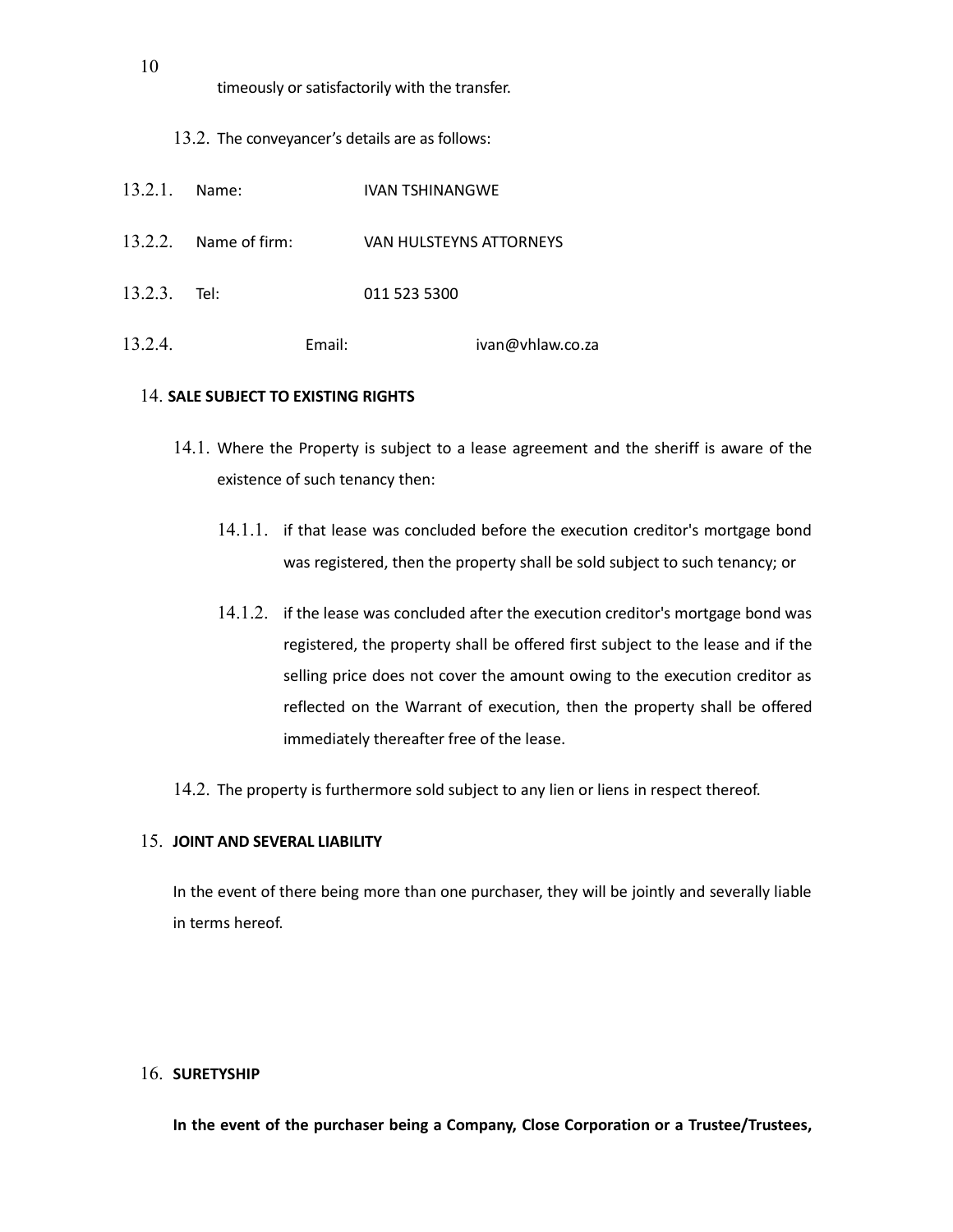or any person acting in a representative capacity, then the person signing these conditions of sale shall be deemed to have bound himself/herself/themselves as surety(ies) and coprincipal debtor(s) for all the obligations of the purchaser (and, if applicable, jointly and severally with any other persons signing these conditions of sale on behalf of the purchaser), such surety(ies) hereby renouncing the benefits of excussion and division, no value received and errors in calculation, the effect of which he/she/they acknowledge himself/ herself/ themselves to be aware.

Initial \_\_\_\_\_\_\_\_\_\_\_\_

#### 17. CANCELLATION OF SALE AND EVICTION

- 17.1. If the purchaser fails to carry out any obligation due by the purchaser under these conditions of sale, the sale may be cancelled by a judge summarily on the report of the sheriff after due notice to the purchaser, and the property may again be put up for sale.
- 17.2. In the event of the circumstances in clause 17.1 occurring, the purchaser shall be responsible for any loss sustained by reason of such default, which loss may, on the application of any aggrieved creditor whose name appears on the sheriff's distribution account, be recovered from the purchaser under judgment of a judge pronounced on a written report by the sheriff, after such purchaser has been given notice in writing that such report will be laid before the judge for such purpose.
- 17.3. If the purchaser is already in possession of the property, the sheriff may, on notice to affected parties, apply to a judge for an order evicting the purchaser or any person claiming to occupy the property through the purchaser or otherwise occupying the property.
- 17.4. In the event of the sale being cancelled as aforesaid the deposit shall be retained by the sheriff in trust for such period that is stipulated in the judgment in terms of Rule 46(11) of the Uniform Rules or if no such period is stipulated therein then until such time that the property has been sold to a third party and the execution creditor's damages have been quantified and judgment has been granted in respect thereof.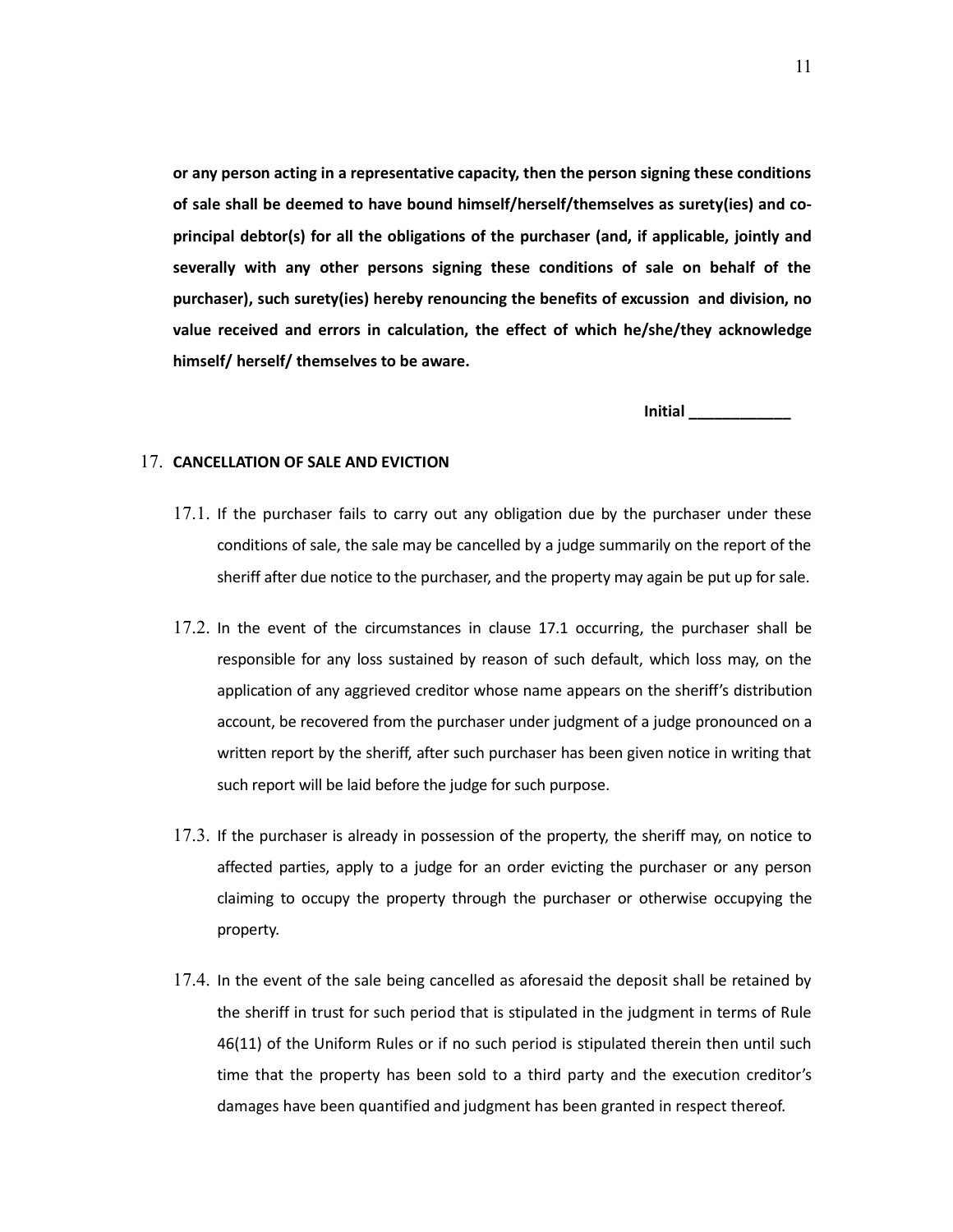## 18. ADDRESS FOR LEGAL PROCEEDINGS

The purchaser chooses the address set out in Annexure "A" hereunder as his/her/its address for the service of all legal process, forms, notices and documents in respect of any legal proceedings which may be instituted following from this sale or its cancellation (domicilium citandi et executandi). In the event of the purchaser failing to choose a domicilium citandi et executandi hereunder, the property which is the subject matter of the sale will be deemed to be the purchaser's domicilium citandi et executandi.

DATED AT  $\qquad$  ON THIS 31<sup>st</sup> DAY OF MAY 2022

I certify hereby that today the in my presence the hereinbefore-mentioned property was sold

with lease

without lease

\_\_\_\_\_\_\_\_\_\_\_\_\_\_\_\_\_\_\_\_\_\_\_\_\_\_\_

\_\_\_\_\_\_\_\_\_\_\_\_\_\_\_\_\_\_\_\_\_\_\_\_\_\_\_

for R………………………………………to……………………………………………….

#### SHERIFF HALFWAY HOUSE - ALEXANDRA

| the              | undersigned,                                                                                |                                                             |  |  |               |     | residing | at at |
|------------------|---------------------------------------------------------------------------------------------|-------------------------------------------------------------|--|--|---------------|-----|----------|-------|
|                  |                                                                                             |                                                             |  |  | $\mathsf{In}$ | the | district | of    |
|                  |                                                                                             | do hereby bind myself as the purchaser of the hereinbefore- |  |  |               |     |          |       |
|                  | mentioned property to pay the purchase price and to perform all and singular the conditions |                                                             |  |  |               |     |          |       |
| mentioned above. |                                                                                             |                                                             |  |  |               |     |          |       |

#### PURCHASER

If not married by way of a duly registered Antenuptial Contract in terms of the laws of South Africa, then both spouses are to sign.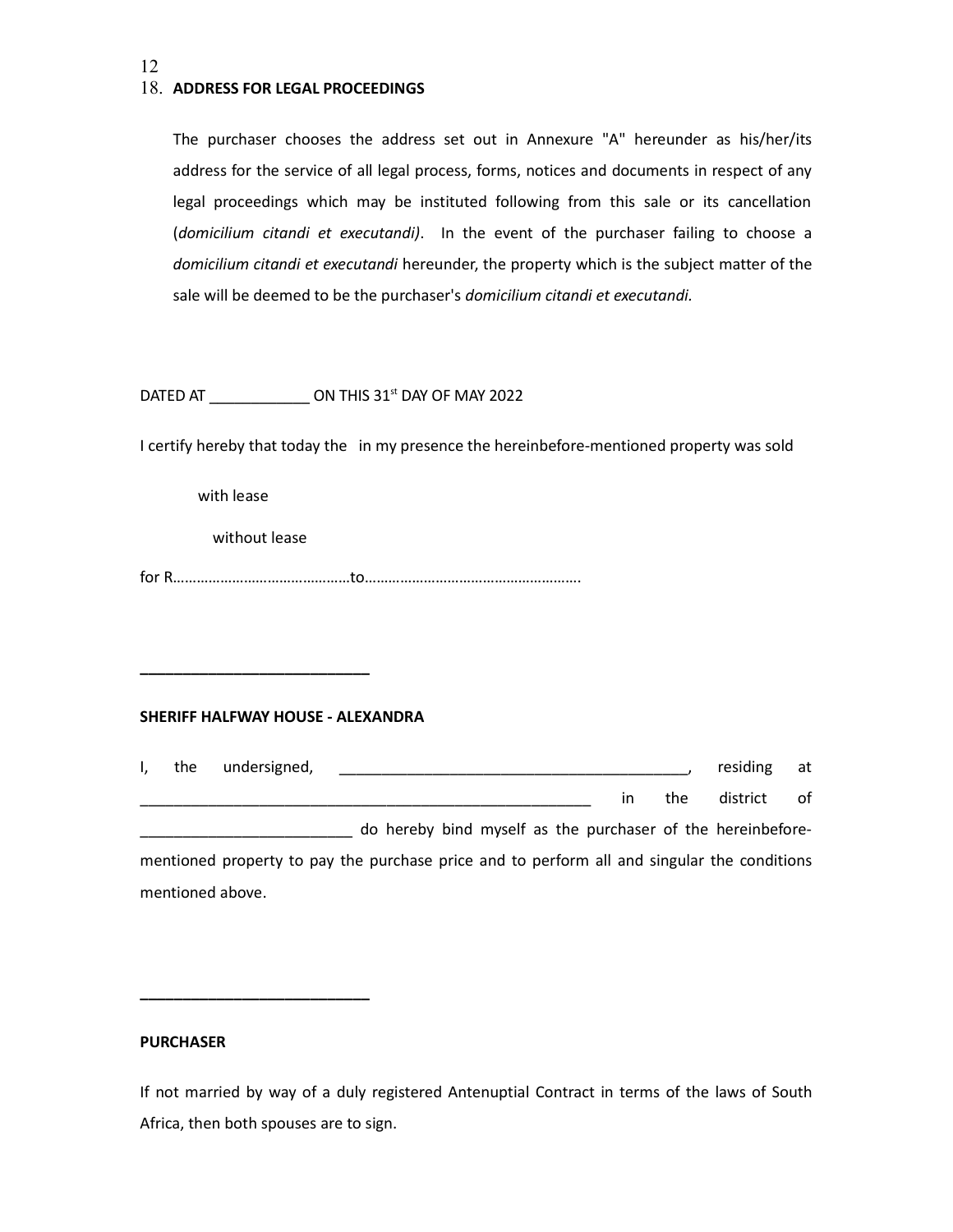(and where applicable on behalf of the below mentioned principal being duly authorised in terms of a power of attorney / mandate which is attached hereto as Annexure "A")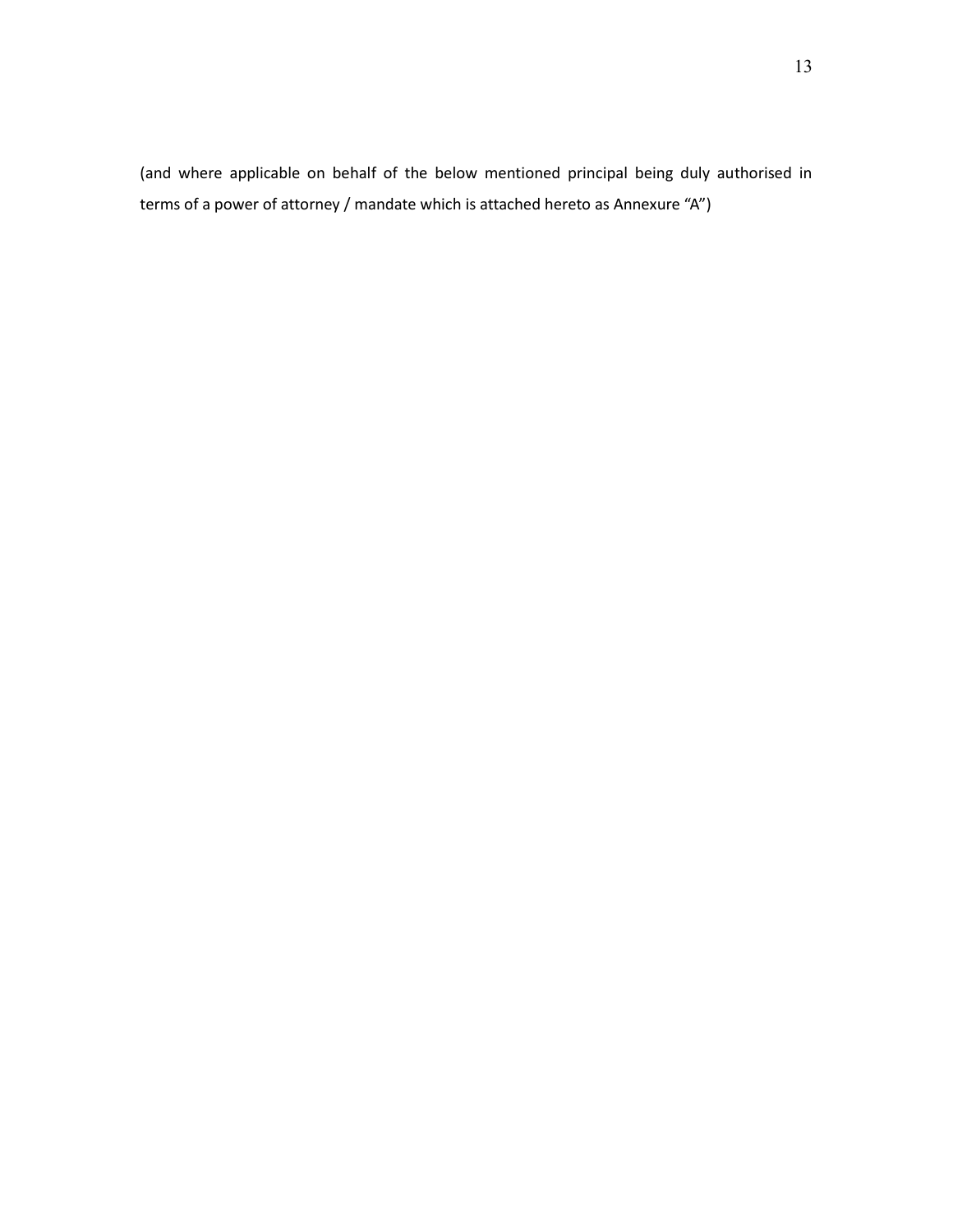# PURCHASER'S DETAILS:

| 1. |                                                                          |
|----|--------------------------------------------------------------------------|
| 2. |                                                                          |
| 3. |                                                                          |
| 4. |                                                                          |
|    | By Antenuptial Contract / Married in Community of Property               |
| 5. |                                                                          |
|    | (husband's domicilium citandi et executandi at the time of the marriage) |
| 6. |                                                                          |
| 7. | Physical address (domicilium citandi et executandi):                     |
|    |                                                                          |
| 8. |                                                                          |
|    |                                                                          |
| 9. | Telephone numbers:                                                       |
|    |                                                                          |
|    |                                                                          |

14